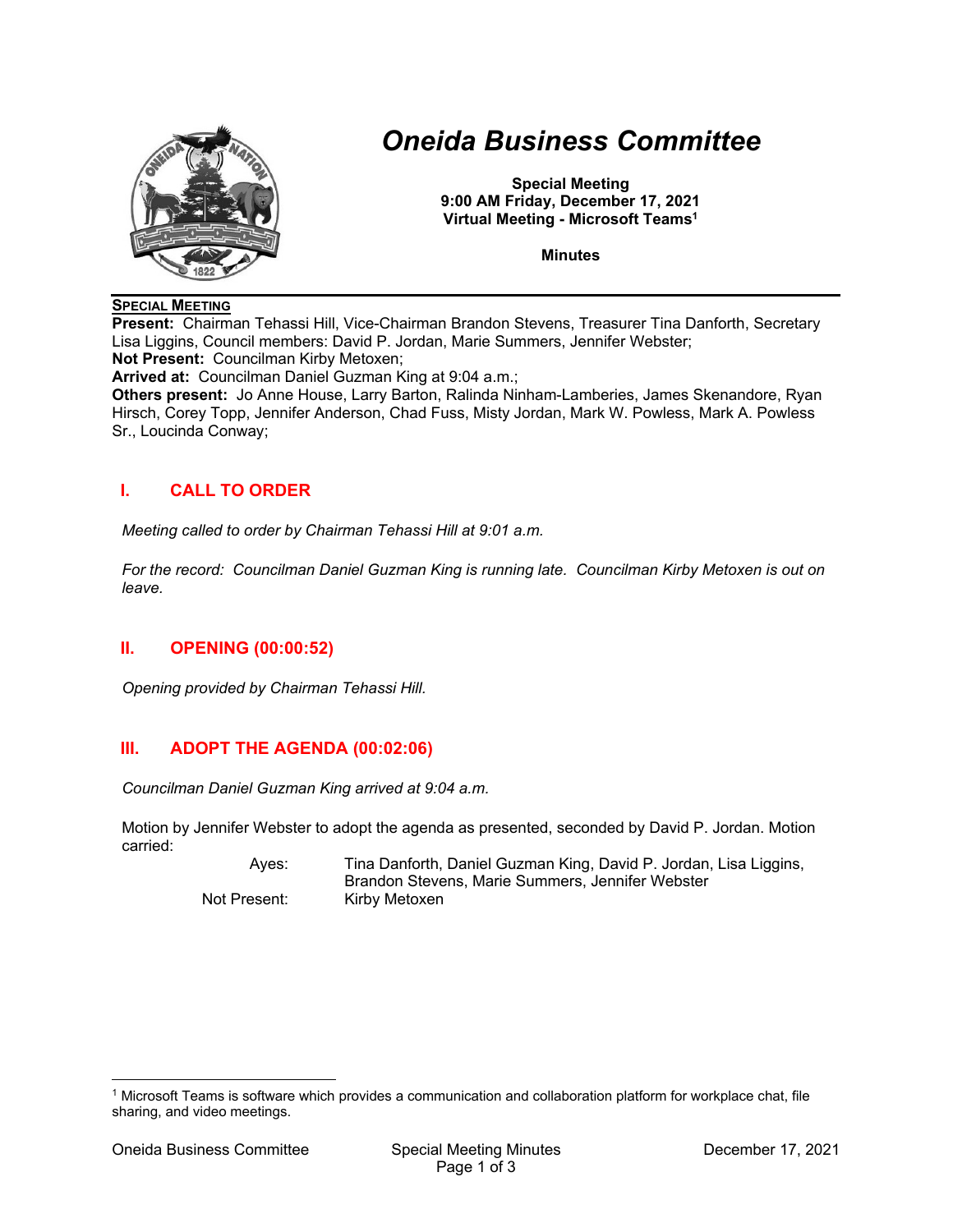## **IV. EXECUTIVE SESSION (00:04:16)**

Motion by Jennifer Webster to go into executive session at 9:05 a.m., seconded by Brandon Stevens. Motion carried:

| Aves:        | Tina Danforth, Daniel Guzman King, David P. Jordan, Lisa Liggins, |
|--------------|-------------------------------------------------------------------|
|              | Brandon Stevens, Marie Summers, Jennifer Webster                  |
| Not Present: | Kirby Metoxen                                                     |

Motion by David P. Jordan to come out of executive session at 9:38 a.m., seconded by Jennifer Webster. Motion carried:

| Aves:        | Tina Danforth, Daniel Guzman King, David P. Jordan, Lisa Liggins, |
|--------------|-------------------------------------------------------------------|
|              | Brandon Stevens, Marie Summers, Jennifer Webster                  |
| Not Present: | Kirby Metoxen                                                     |

#### **A. AUDIT COMMITTEE**

**1. Approve the FY-2021 year end audit presentation materials (00:05:51)**  Sponsor: David P. Jordan, Councilman

Motion by Lisa Liggins to accept the FY-2021 year end audit presentation materials on behalf of the Oneida Nation, seconded by Marie Summers. Motion carried:

| Aves:        | Tina Danforth, Daniel Guzman King, David P. Jordan, Lisa Liggins, |
|--------------|-------------------------------------------------------------------|
|              | Brandon Stevens, Marie Summers, Jennifer Webster                  |
| Not Present: | Kirby Metoxen                                                     |

**2. Approve the FY-2021 year end audited financial statements presented by RSM, US Auditors (00:07:15)** 

Sponsor: David P. Jordan, Councilman

Motion by Lisa Liggins to approve the FY-2021 year end audited financial statements for items 5. through 9. [5. Oneida Nation Revolving Loan Program Financial Report, 6. Gaming Fund Financial Report, 7. Class III Gaming Financial Report, 8. Class II Gaming Financial Report, and 9. Oneida Gaming MICS AUP Report] on behalf of the Oneida Nation, seconded by Jennifer Webster. Motion carried:

 Ayes: Tina Danforth, Daniel Guzman King, David P. Jordan, Lisa Liggins, Brandon Stevens, Marie Summers, Jennifer Webster Not Present: Kirby Metoxen

Motion by Lisa Liggins to forward the discussion regarding the mailing of the FY-2021 audit information to the December 22, 2021, regular Business Committee meeting, seconded by Marie Summers. Motion carried:

 Ayes: Tina Danforth, Daniel Guzman King, David P. Jordan, Lisa Liggins, Brandon Stevens, Marie Summers, Jennifer Webster Not Present: Kirby Metoxen